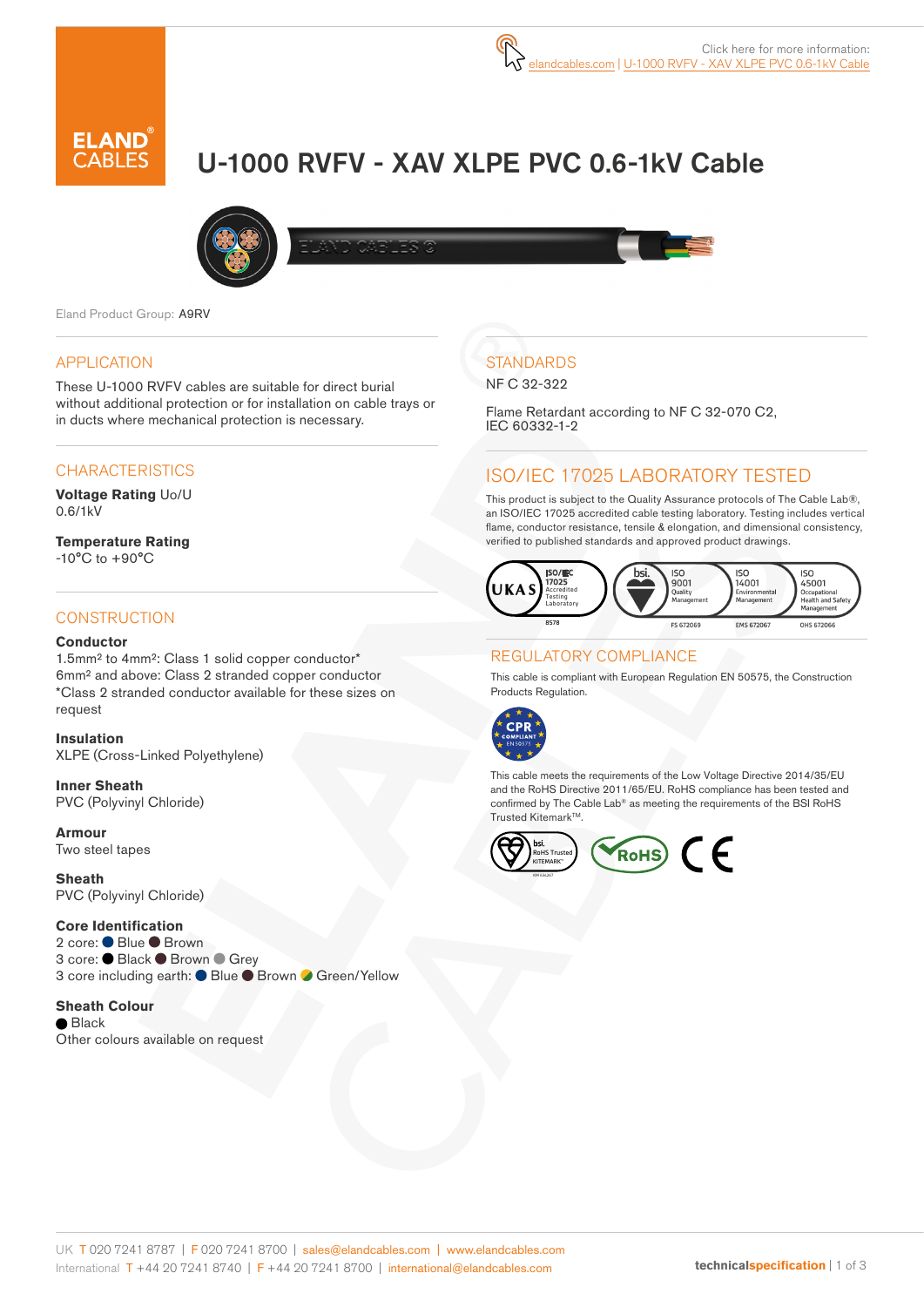## DIMENSIONS

| ELAND PART NO. | NO. OF<br>CORES           | NOMINAL CROSS SECTIONAL AREA<br>mm <sup>2</sup> | NOMINAL OVERALL DIAMETER<br>mm | NOMINAL WEIGHT<br>kg/km |
|----------------|---------------------------|-------------------------------------------------|--------------------------------|-------------------------|
| A9RVFV20015    | $\sqrt{2}$                | 1.5                                             | 13                             | 215                     |
| A9RVFV20025    | $\overline{2}$            | 2.5                                             | 14                             | 249                     |
| A9RVFV20040    | $\sqrt{2}$                | 4                                               | 15.5                           | 309                     |
| A9RVFV20060    | $\mathbf{2}$              | 6                                               | 16.5                           | 386                     |
| A9RVFV2010     | $\sqrt{2}$                | 10                                              | 18.5                           | 515                     |
| A9RVFV2016     | $\mathbf{2}$              | 16                                              | 20.5                           | 709                     |
| A9RVFV2025     | $\overline{2}$            | 25                                              | 23.5                           | 1063                    |
| A9RVFV30025    | 3                         | 2.5                                             | 14.5                           | 274                     |
| A9RVFV30040    | 3                         | 4                                               | 16                             | 352                     |
| A9RVFV30060    | 3                         | 6                                               | 17.5                           | 447                     |
| A9RVFV3010     | 3                         | $10$                                            | 19                             | 624                     |
| A9RVFV3016     | 3                         | 16                                              | 22                             | 849                     |
| A9RVFV3025     | 3                         | 25                                              | 25                             | 1273                    |
| A9RVFV3035     | 3                         | 35                                              | 32.5                           | 1644                    |
| A9RVFV3050     | 3                         | 50                                              | 37.5                           | 2107                    |
| A9RVFV3070     | $\ensuremath{\mathsf{3}}$ | 70                                              | 35                             | 2862                    |
| A9RVFV3095     | 3                         | 95                                              | 40                             | 4190                    |
| A9RVFV3120     | 3                         | 120                                             | 45                             | 5176                    |
| A9RVFV3150     | 3                         | 150                                             | 50                             | 6303                    |
| A9RVFV3185     | 3                         | 185                                             | 54                             | 7698                    |
| A9RVFV3240     | 3                         | 240                                             | 63                             | 9814                    |
| A9RVFV3050N    | 3                         | 50                                              | 34.5                           | 2560                    |
| A9RVFV3070N    | 3                         | 70                                              | 40                             | 3492                    |
| A9RVFV3095N    | 3                         | 95                                              | 45                             | 4790                    |
| A9RVFV3120N    | $\ensuremath{\mathsf{3}}$ | 120                                             | 50                             | 5951                    |
| A9RVFV3150N    | 3                         | 150                                             | 54                             | 7090                    |
| A9RVFV50015    | 5                         | 1.5                                             | 15.5                           | 301                     |
| A9RVFV50025    | 5                         | 2.5                                             | 17                             | 373                     |
| A9RVFV50040    | $\mathbf 5$               | $\overline{4}$                                  | 18.5                           | 480                     |
| A9RVFV50060    | 5                         | 6                                               | 20.5                           | 638                     |
| A9RVFV5010     | 5                         | 10                                              | 22.5                           | 900                     |
| A9RVFV5016     | 5                         | 16                                              | 26                             | 1250                    |
| A9RVFV5025     | 5                         | 25                                              | 31                             | 1903                    |
| A9RVFV5035     | 5                         | 35                                              | 32                             | 2455                    |